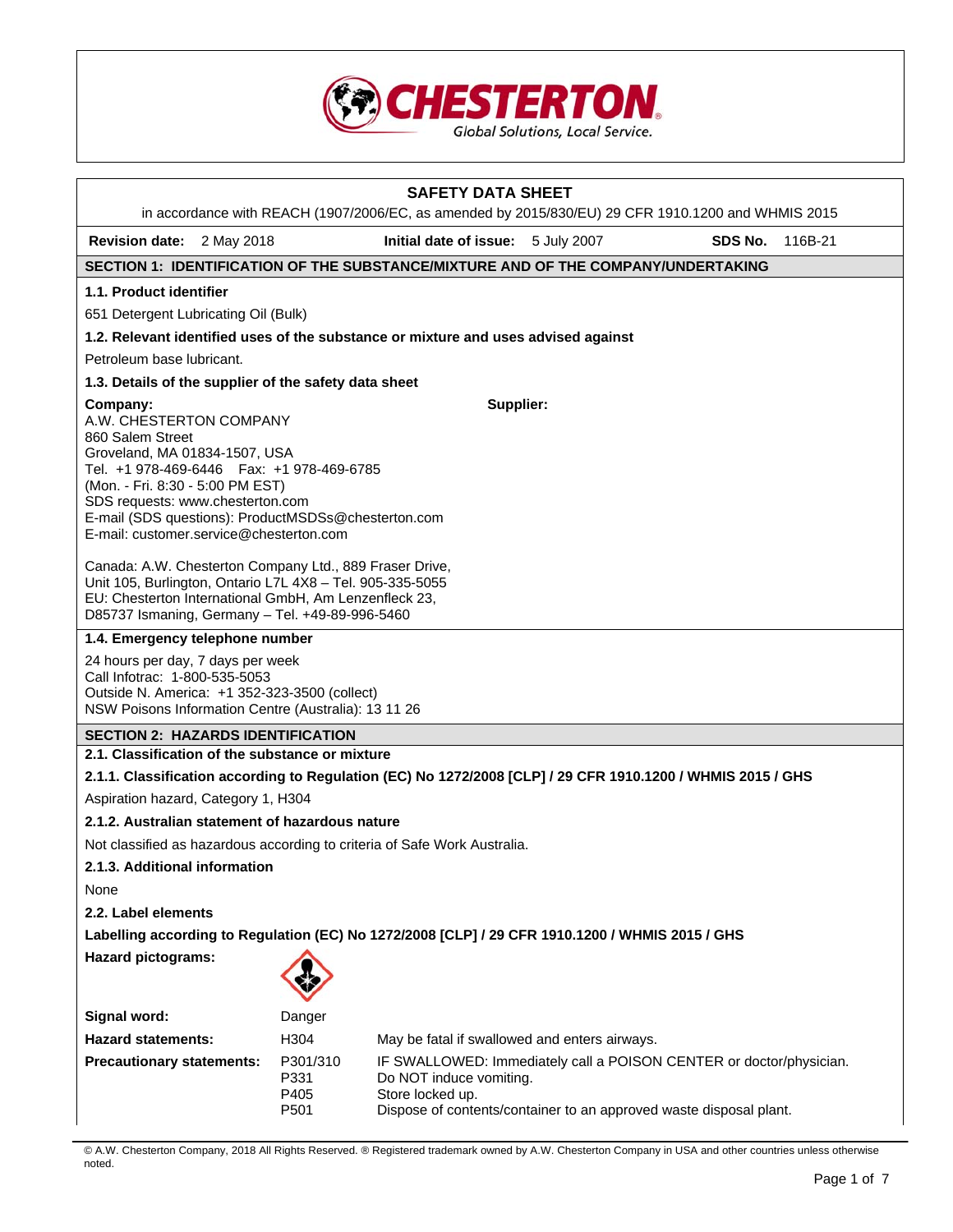| <b>Supplemental information:</b><br>None                                                                                                                                                                                                                                                                                                      |        |                           |                          |                               |
|-----------------------------------------------------------------------------------------------------------------------------------------------------------------------------------------------------------------------------------------------------------------------------------------------------------------------------------------------|--------|---------------------------|--------------------------|-------------------------------|
| 2.3. Other hazards                                                                                                                                                                                                                                                                                                                            |        |                           |                          |                               |
| None                                                                                                                                                                                                                                                                                                                                          |        |                           |                          |                               |
| <b>SECTION 3: COMPOSITION/INFORMATION ON INGREDIENTS</b>                                                                                                                                                                                                                                                                                      |        |                           |                          |                               |
| 3.2. Mixtures<br>Hazardous Ingredients <sup>1</sup>                                                                                                                                                                                                                                                                                           | % Wt.  | <b>CAS No./</b><br>EC No. | <b>REACH</b><br>Reg. No. | <b>CLP/GHS Classification</b> |
| Distillates (petroleum), hydrotreated<br>heavy naphthenic*                                                                                                                                                                                                                                                                                    | 70-80  | 64742-52-5<br>265-155-0   | 01-211946<br>7170-45     | Asp. Tox. 1, H304             |
| Other ingredients:                                                                                                                                                                                                                                                                                                                            |        |                           |                          |                               |
| Acetic acid, C11-14-isoalkyl esters, C13-<br>rich                                                                                                                                                                                                                                                                                             | $5-10$ | 108419-35-8<br>283-740-9  | <b>NA</b>                | Not classified                |
| For full text of H-statements: see SECTION 16.<br>*Contains less than 3 % DMSO extract as measured by IP 346.<br><sup>1</sup> Classified according to: • 29 CFR 1910.1200, 1915, 1916, 1917, Mass. Right-to-Know Law (ch. 40, M.G.LO. 111F), California Proposition 65<br>• 1272/2008/EC, GHS, REACH<br>• WHMIS 2015<br>• Safe Work Australia |        |                           |                          |                               |
| <b>SECTION 4: FIRST AID MEASURES</b>                                                                                                                                                                                                                                                                                                          |        |                           |                          |                               |
| 4.1. Description of first aid measures                                                                                                                                                                                                                                                                                                        |        |                           |                          |                               |
| Inhalation:<br>Remove to fresh air. If not breathing, administer artificial respiration. Contact physician.                                                                                                                                                                                                                                   |        |                           |                          |                               |
| Wash skin with soap and water. Contact physician if irritation persists.<br><b>Skin contact:</b>                                                                                                                                                                                                                                              |        |                           |                          |                               |
| Rinse cautiously with water for several minutes. Remove contact lenses, if present and easy to do. Continue<br>Eye contact:<br>rinsing.                                                                                                                                                                                                       |        |                           |                          |                               |
| Ingestion:<br>Do not induce vomiting. Contact physician immediately.                                                                                                                                                                                                                                                                          |        |                           |                          |                               |
| No action shall be taken involving any personal risk or without suitable training. Do not ingest. See<br><b>Protection of first-aiders:</b><br>section 8 for recommendations on personal protective equipment.                                                                                                                                |        |                           |                          |                               |
| 4.2. Most important symptoms and effects, both acute and delayed                                                                                                                                                                                                                                                                              |        |                           |                          |                               |
| Aspiration into the lungs may cause chemical pneumonitis or pulmonary oedema. Direct eye contact may cause eye irritation. High<br>vapor concentration can cause eye and respiratory irritation, headache and dizziness. Prolonged or repeated skin contact may<br>defat the skin and cause skin irritation.                                  |        |                           |                          |                               |
| 4.3. Indication of any immediate medical attention and special treatment needed                                                                                                                                                                                                                                                               |        |                           |                          |                               |
| Treat symptoms.                                                                                                                                                                                                                                                                                                                               |        |                           |                          |                               |
| <b>SECTION 5: FIREFIGHTING MEASURES</b>                                                                                                                                                                                                                                                                                                       |        |                           |                          |                               |
| 5.1. Extinguishing media                                                                                                                                                                                                                                                                                                                      |        |                           |                          |                               |
| Suitable extinguishing media: Carbon dioxide, dry chemical or foam                                                                                                                                                                                                                                                                            |        |                           |                          |                               |
| Unsuitable extinguishing media: High volume water jet                                                                                                                                                                                                                                                                                         |        |                           |                          |                               |
| 5.2. Special hazards arising from the substance or mixture                                                                                                                                                                                                                                                                                    |        |                           |                          |                               |
| None                                                                                                                                                                                                                                                                                                                                          |        |                           |                          |                               |
| 5.3. Advice for firefighters                                                                                                                                                                                                                                                                                                                  |        |                           |                          |                               |
| Cool exposed containers with water. Recommend Firefighters wear self-contained breathing apparatus.                                                                                                                                                                                                                                           |        |                           |                          |                               |
| <b>Flammability Classification:</b>                                                                                                                                                                                                                                                                                                           |        |                           |                          |                               |
| <b>HAZCHEM Emergency Action Code:</b><br>3 Z                                                                                                                                                                                                                                                                                                  |        |                           |                          |                               |
| <b>SECTION 6: ACCIDENTAL RELEASE MEASURES</b>                                                                                                                                                                                                                                                                                                 |        |                           |                          |                               |
| 6.1. Personal precautions, protective equipment and emergency procedures                                                                                                                                                                                                                                                                      |        |                           |                          |                               |
| Cordon off spill area. Surfaces can be slippery. Provide adequate ventilation. Utilize exposure controls and personal protection as<br>specified in Section 8.                                                                                                                                                                                |        |                           |                          |                               |

<sup>©</sup> A.W. Chesterton Company, 2018 All Rights Reserved. ® Registered trademark owned by A.W. Chesterton Company in USA and other countries unless otherwise noted.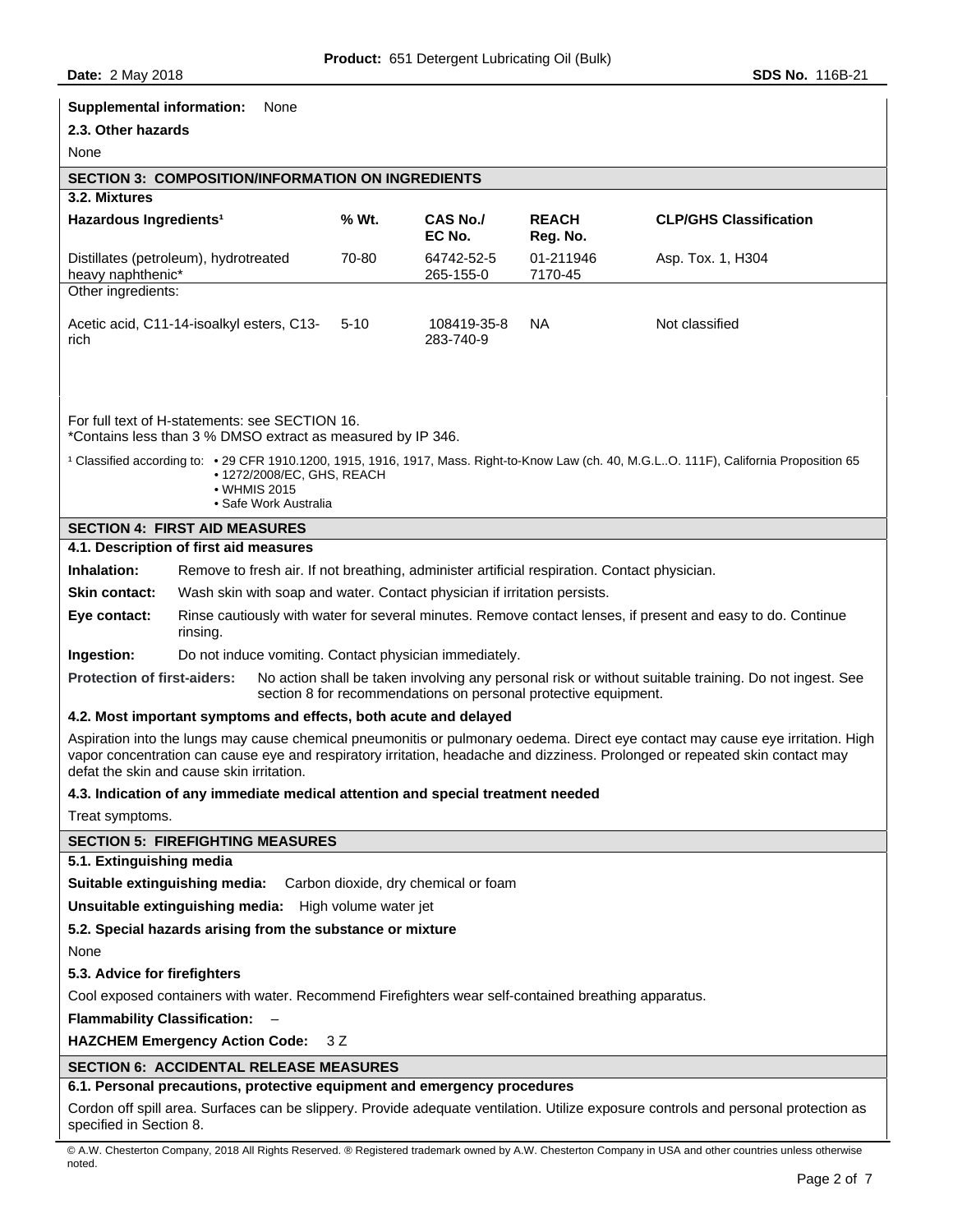| <b>Date: 2 May 2018</b>                                                                                                                                                                                                                                                                                                                                                                                                                                                     |                                                                                                                                                            |                   |     |                                                   |                       |                   | <b>SDS No. 116B-21</b>      |                   |
|-----------------------------------------------------------------------------------------------------------------------------------------------------------------------------------------------------------------------------------------------------------------------------------------------------------------------------------------------------------------------------------------------------------------------------------------------------------------------------|------------------------------------------------------------------------------------------------------------------------------------------------------------|-------------------|-----|---------------------------------------------------|-----------------------|-------------------|-----------------------------|-------------------|
| <b>6.2. Environmental Precautions</b>                                                                                                                                                                                                                                                                                                                                                                                                                                       |                                                                                                                                                            |                   |     |                                                   |                       |                   |                             |                   |
| Keep out of sewers, streams and waterways.                                                                                                                                                                                                                                                                                                                                                                                                                                  |                                                                                                                                                            |                   |     |                                                   |                       |                   |                             |                   |
| 6.3. Methods and material for containment and cleaning up                                                                                                                                                                                                                                                                                                                                                                                                                   |                                                                                                                                                            |                   |     |                                                   |                       |                   |                             |                   |
| Contain spill to a small area. Pick up with absorbent material (sand, sawdust, clay, etc.) and place in a suitable container for<br>disposal.                                                                                                                                                                                                                                                                                                                               |                                                                                                                                                            |                   |     |                                                   |                       |                   |                             |                   |
| 6.4. Reference to other sections                                                                                                                                                                                                                                                                                                                                                                                                                                            |                                                                                                                                                            |                   |     |                                                   |                       |                   |                             |                   |
| Refer to section 13 for disposal advice.                                                                                                                                                                                                                                                                                                                                                                                                                                    |                                                                                                                                                            |                   |     |                                                   |                       |                   |                             |                   |
| <b>SECTION 7: HANDLING AND STORAGE</b>                                                                                                                                                                                                                                                                                                                                                                                                                                      |                                                                                                                                                            |                   |     |                                                   |                       |                   |                             |                   |
| 7.1. Precautions for safe handling                                                                                                                                                                                                                                                                                                                                                                                                                                          |                                                                                                                                                            |                   |     |                                                   |                       |                   |                             |                   |
| Utilize exposure controls and personal protection as specified in Section 8.                                                                                                                                                                                                                                                                                                                                                                                                |                                                                                                                                                            |                   |     |                                                   |                       |                   |                             |                   |
| 7.2. Conditions for safe storage, including any incompatibilities                                                                                                                                                                                                                                                                                                                                                                                                           |                                                                                                                                                            |                   |     |                                                   |                       |                   |                             |                   |
| Keep container closed when not in use. Store in a cool, dry area.                                                                                                                                                                                                                                                                                                                                                                                                           |                                                                                                                                                            |                   |     |                                                   |                       |                   |                             |                   |
| 7.3. Specific end use(s)                                                                                                                                                                                                                                                                                                                                                                                                                                                    |                                                                                                                                                            |                   |     |                                                   |                       |                   |                             |                   |
| No special precautions.                                                                                                                                                                                                                                                                                                                                                                                                                                                     |                                                                                                                                                            |                   |     |                                                   |                       |                   |                             |                   |
| <b>SECTION 8: EXPOSURE CONTROLS/PERSONAL PROTECTION</b>                                                                                                                                                                                                                                                                                                                                                                                                                     |                                                                                                                                                            |                   |     |                                                   |                       |                   |                             |                   |
| 8.1. Control parameters                                                                                                                                                                                                                                                                                                                                                                                                                                                     |                                                                                                                                                            |                   |     |                                                   |                       |                   |                             |                   |
| <b>Occupational exposure limit values</b>                                                                                                                                                                                                                                                                                                                                                                                                                                   |                                                                                                                                                            |                   |     |                                                   |                       |                   |                             |                   |
| Ingredients                                                                                                                                                                                                                                                                                                                                                                                                                                                                 | <b>OSHA PEL1</b><br>ppm                                                                                                                                    | mg/m <sup>3</sup> | ppm | <b>ACGIH TLV<sup>2</sup></b><br>mg/m <sup>3</sup> | <b>UK WEL3</b><br>ppm | mg/m <sup>3</sup> | <b>AUSTRALIA ES4</b><br>ppm | mg/m <sup>3</sup> |
| Oil mist, mineral                                                                                                                                                                                                                                                                                                                                                                                                                                                           |                                                                                                                                                            | 5                 |     | 5                                                 |                       |                   |                             | 5                 |
| Oxo-Alcohol Acetic Acid Ester*                                                                                                                                                                                                                                                                                                                                                                                                                                              |                                                                                                                                                            |                   |     |                                                   |                       |                   |                             |                   |
|                                                                                                                                                                                                                                                                                                                                                                                                                                                                             |                                                                                                                                                            |                   |     |                                                   |                       |                   |                             |                   |
|                                                                                                                                                                                                                                                                                                                                                                                                                                                                             |                                                                                                                                                            |                   |     |                                                   |                       |                   |                             |                   |
|                                                                                                                                                                                                                                                                                                                                                                                                                                                                             |                                                                                                                                                            |                   |     |                                                   |                       |                   |                             |                   |
| *Chesterton recommended limit, 8-hr TWA: 50 ppm, 10 mg/m <sup>3</sup> .<br><sup>1</sup> United States Occupational Health & Safety Administration permissible exposure limits<br><sup>2</sup> American Conference of Governmental Industrial Hygienists threshold limit values<br><sup>3</sup> EH40 Workplace exposure limits, Health & Safety Executive<br>4 Adopted National Exposure Standards for Atmospheric Contaminants in the Occupational Environment [NOHSC:1003] |                                                                                                                                                            |                   |     |                                                   |                       |                   |                             |                   |
| Derived No Effect Level (DNEL) according to Regulation (EC) No 1907/2006:                                                                                                                                                                                                                                                                                                                                                                                                   |                                                                                                                                                            |                   |     |                                                   |                       |                   |                             |                   |
| <b>Workers</b>                                                                                                                                                                                                                                                                                                                                                                                                                                                              |                                                                                                                                                            |                   |     |                                                   |                       |                   |                             |                   |
| Not available                                                                                                                                                                                                                                                                                                                                                                                                                                                               |                                                                                                                                                            |                   |     |                                                   |                       |                   |                             |                   |
| Predicted No Effect Concentration (PNEC) according to Regulation (EC) No 1907/2006:                                                                                                                                                                                                                                                                                                                                                                                         |                                                                                                                                                            |                   |     |                                                   |                       |                   |                             |                   |
| Not available                                                                                                                                                                                                                                                                                                                                                                                                                                                               |                                                                                                                                                            |                   |     |                                                   |                       |                   |                             |                   |
| 8.2. Exposure controls                                                                                                                                                                                                                                                                                                                                                                                                                                                      |                                                                                                                                                            |                   |     |                                                   |                       |                   |                             |                   |
| 8.2.1. Engineering measures                                                                                                                                                                                                                                                                                                                                                                                                                                                 |                                                                                                                                                            |                   |     |                                                   |                       |                   |                             |                   |
| No special requirements. If exposure limits are exceeded, provide adequate ventilation.                                                                                                                                                                                                                                                                                                                                                                                     |                                                                                                                                                            |                   |     |                                                   |                       |                   |                             |                   |
| 8.2.2. Individual protection measures                                                                                                                                                                                                                                                                                                                                                                                                                                       |                                                                                                                                                            |                   |     |                                                   |                       |                   |                             |                   |
| <b>Respiratory protection:</b>                                                                                                                                                                                                                                                                                                                                                                                                                                              | Not normally needed. If exposure limits are exceeded, use a half or full-face respirator with combined<br>dust/organic vapour filter (EN filter type A/P). |                   |     |                                                   |                       |                   |                             |                   |
| Protective gloves:                                                                                                                                                                                                                                                                                                                                                                                                                                                          | Chemical resistant gloves (e.g. Viton*, neoprene, nitrile). *DuPont's registered trademark.                                                                |                   |     |                                                   |                       |                   |                             |                   |
| Eye and face protection:                                                                                                                                                                                                                                                                                                                                                                                                                                                    | Safety goggles or glasses.                                                                                                                                 |                   |     |                                                   |                       |                   |                             |                   |
| Other:                                                                                                                                                                                                                                                                                                                                                                                                                                                                      | Impervious gloves and clothing as necessary for repetitive, prolonged contact with liquid.                                                                 |                   |     |                                                   |                       |                   |                             |                   |
|                                                                                                                                                                                                                                                                                                                                                                                                                                                                             |                                                                                                                                                            |                   |     |                                                   |                       |                   |                             |                   |

© A.W. Chesterton Company, 2018 All Rights Reserved. ® Registered trademark owned by A.W. Chesterton Company in USA and other countries unless otherwise noted.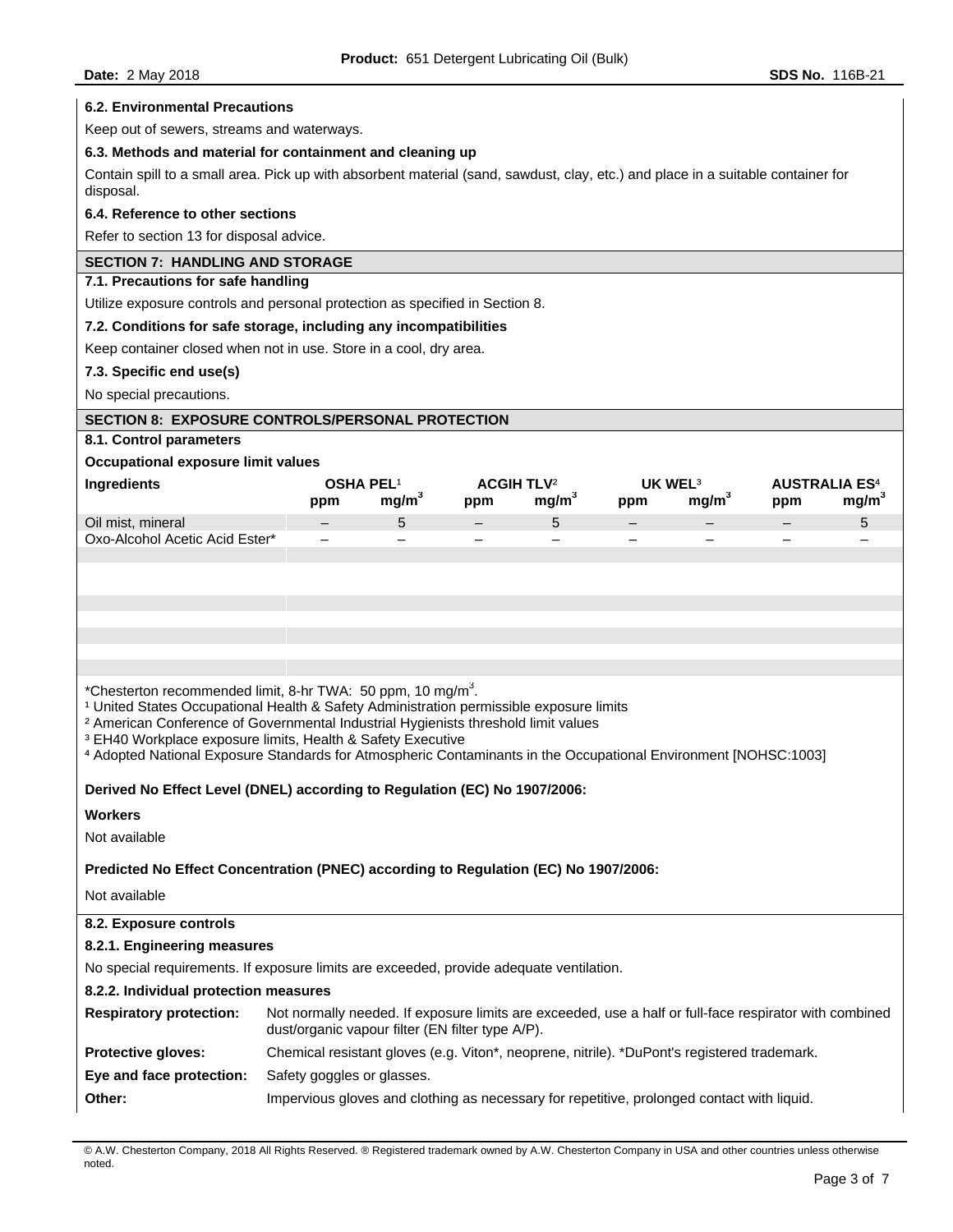## **8.2.3. Environmental exposure controls**

Refer to sections 6 and 12.

## **SECTION 9: PHYSICAL AND CHEMICAL PROPERTIES**

| 9.1. Information on basic physical and chemical properties |                      |                                |                     |  |
|------------------------------------------------------------|----------------------|--------------------------------|---------------------|--|
| <b>Physical state</b>                                      | low viscosity liquid | Odour                          | mild petroleum odor |  |
| Colour                                                     | amber                | <b>Odour threshold</b>         | not determined      |  |
| Initial boiling point                                      | 220°C (428°F)        | Vapour pressure $@$ 20 $°C$    | not determined      |  |
| <b>Melting point</b>                                       | not determined       | % Aromatics by weight          | $< 1\%$             |  |
| % Volatile (by volume)                                     | 9%                   | рH                             | not applicable      |  |
| <b>Flash point</b>                                         | 144°C (290°F)        | <b>Relative density</b>        | $0.9$ kg/l          |  |
| Method                                                     | PM Closed Cup        | Weight per volume              | 7.5 lbs/gal.        |  |
| <b>Viscosity</b>                                           | 28 cps @ 25°C        | <b>Coefficient (water/oil)</b> | $\leq 1$            |  |
| <b>Autoignition temperature</b>                            | not determined       | Vapour density (air=1)         | >1                  |  |
| Decomposition temperature                                  | not determined       | Rate of evaporation (ether=1)  | $\leq 1$            |  |
| Upper/lower flammability or<br>explosive limits            | not determined       | Solubility in water            | slightly soluble    |  |
| Flammability (solid, gas)                                  | not applicable       | <b>Oxidising properties</b>    | not determined      |  |
| <b>Explosive properties</b>                                | not determined       |                                |                     |  |

### **9.2. Other information**

Kinematic viscosity at  $40^{\circ}$ C: 16.8 mm<sup>2</sup>/s.

## **SECTION 10: STABILITY AND REACTIVITY**

## **10.1. Reactivity**

Refer to sections 10.3 and 10.5.

## **10.2. Chemical stability**

Stable under normal conditions.

## **10.3. Possibility of hazardous reactions**

No dangerous reactions known under conditions of normal use.

## **10.4. Conditions to avoid**

Open flames and red hot surfaces.

## **10.5. Incompatible materials**

Caustics, strong oxidizers like liquid Chlorine and concentrated Oxygen.

## **10.6. Hazardous decomposition products**

Carbon Monoxide, Carbon Dioxide and other toxic fumes.

# **SECTION 11: TOXICOLOGICAL INFORMATION**

# **11.1. Information on toxicological effects**

**Primary route of exposure**  Inhalation, skin and eye contact.

# **under normal use:**

## **Acute toxicity -**

**Oral:** Based on available data on components, the classification criteria are not met.

| Substance                             | Test      | Result        |
|---------------------------------------|-----------|---------------|
| Distillates (petroleum), hydrotreated | LD50. rat | > 5000 mg/kg, |
| heavy naphthenic                      |           | estimated     |
| Acetic acid, C11-14-isoalkyl esters,  | LD50. rat | > 5000 mg/kg  |
| $C13$ -rich                           |           |               |

**Dermal:** Based on available data on components, the classification criteria are not met.

| Substance                             | Test         | Result        |
|---------------------------------------|--------------|---------------|
| Distillates (petroleum), hydrotreated | LD50. rat    | > 2000 mg/kg, |
| heavy naphthenic                      |              | estimated     |
| Acetic acid, C11-14-isoalkyl esters,  | LD50, rabbit | > 3160 mg/kg  |
| $C13$ -rich                           |              |               |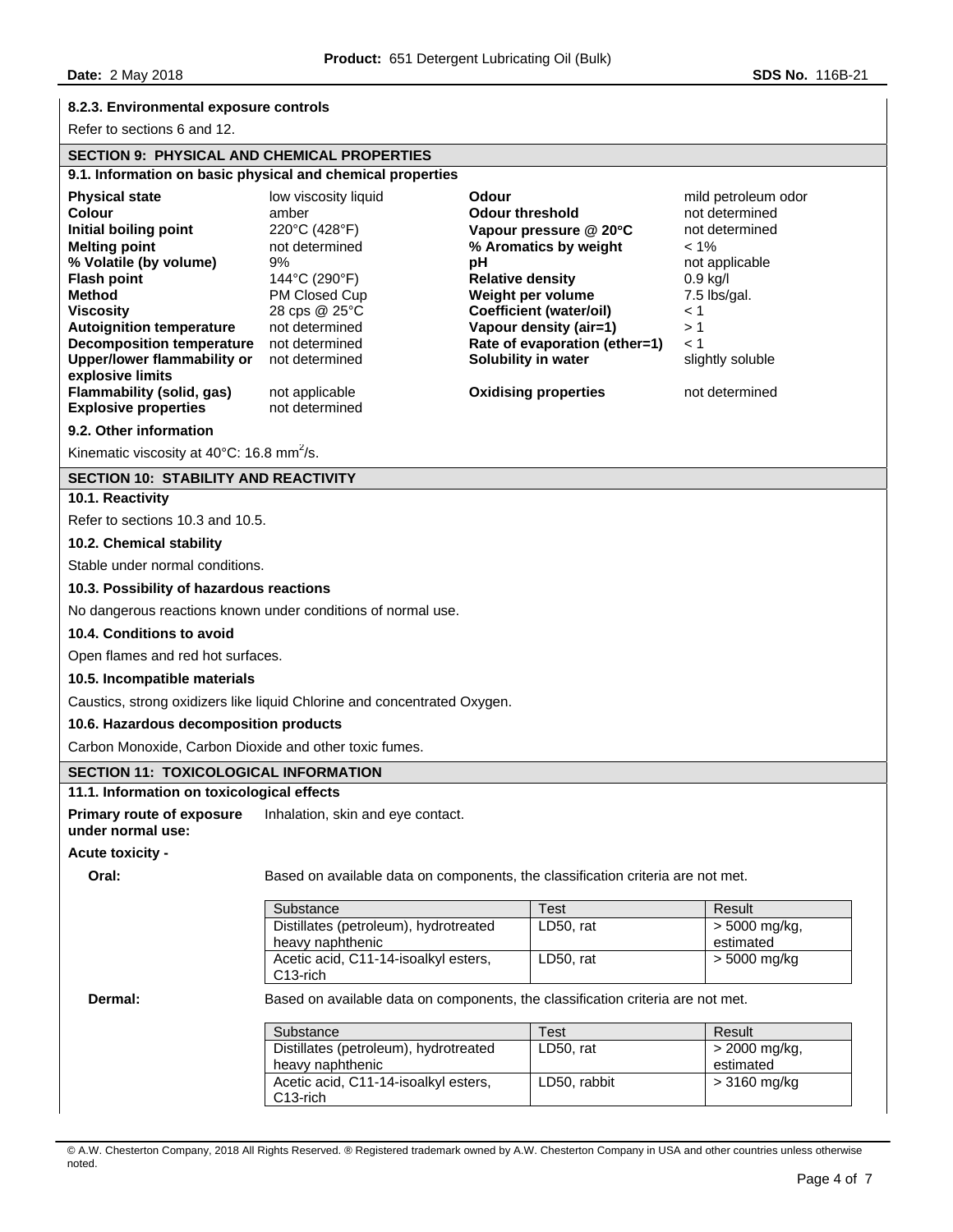| Inhalation:                                  | High vapor concentration can cause eye and respiratory irritation, headache and dizziness.                                                                                                                                                                                                                                                                                |                         |                             |  |
|----------------------------------------------|---------------------------------------------------------------------------------------------------------------------------------------------------------------------------------------------------------------------------------------------------------------------------------------------------------------------------------------------------------------------------|-------------------------|-----------------------------|--|
|                                              | Substance                                                                                                                                                                                                                                                                                                                                                                 | <b>Test</b>             | Result                      |  |
|                                              | Distillates (petroleum), hydrotreated<br>heavy naphthenic                                                                                                                                                                                                                                                                                                                 | LC50, rat, 4 hours      | > 5 mg/l, estimated         |  |
| <b>Skin corrosion/irritation:</b>            | Prolonged or repeated skin contact may defat the skin and cause skin irritation.                                                                                                                                                                                                                                                                                          |                         |                             |  |
|                                              | Substance                                                                                                                                                                                                                                                                                                                                                                 | <b>Test</b>             | Result                      |  |
|                                              | Distillates (petroleum), hydrotreated<br>heavy naphthenic                                                                                                                                                                                                                                                                                                                 | Skin irritation, rabbit | < 0.5 / 8.0,<br>estimated   |  |
|                                              | Acetic acid, C11-14-isoalkyl esters,<br>C13-rich                                                                                                                                                                                                                                                                                                                          | Skin irritation, rabbit | Slightly irritating         |  |
| Serious eye damage/<br>irritation:           | Direct eye contact may cause eye irritation.                                                                                                                                                                                                                                                                                                                              |                         |                             |  |
|                                              | Substance                                                                                                                                                                                                                                                                                                                                                                 | Test                    | Result                      |  |
|                                              | Distillates (petroleum), hydrotreated<br>heavy naphthenic                                                                                                                                                                                                                                                                                                                 | Eye irritation, rabbit  | $< 15 / 110$ ,<br>estimated |  |
|                                              | Acetic acid, C11-14-isoalkyl esters,<br>C13-rich                                                                                                                                                                                                                                                                                                                          | Eye irritation          | Slightly irritating         |  |
| <b>Respiratory or skin</b><br>sensitisation: | Distillates (petroleum), hydrotreated heavy naphthenic: Skin sensitization is indicated as non-<br>sensitizing based on data from similar products. Acetic acid, C11-14-isoalkyl esters, C13-rich: did<br>not produce any evidence of skin irritation or skin sensitization response in a repeated insult patch<br>test in human volunteers.                              |                         |                             |  |
| Germ cell mutagenicity:                      | Distillates (petroleum), hydrotreated heavy naphthenic: this substance is considered non-<br>mutagenic and has a negative potential for tumor development based on results from the Modified<br>Ames Assay, with a Mutagenic Index of less than 1.0. Acetic acid, C11-14-isoalkyl esters, C13-rich:<br>expected to be non-mutagenic based on data from similar materials. |                         |                             |  |
| Carcinogenicity:                             | This product contains no carcinogens as listed by the National Toxicology Program (NTP), the<br>International Agency for Research on Cancer (IARC), the Occupational Safety and Health<br>Administration (OSHA) or Regulation (EC) No 1272/2008.                                                                                                                          |                         |                             |  |
| <b>Reproductive toxicity:</b>                | Distillates (petroleum), hydrotreated heavy naphthenic: based on available data, the classification<br>criteria are not met. Acetic acid, C11-14-isoalkyl esters, C13-rich, maternal NOAEL, rat: 500<br>mg/kg/day; developmental NOAEL, rat: 2500 mg/kg/day.                                                                                                              |                         |                             |  |
| STOT - single exposure:                      | Distillates (petroleum), hydrotreated heavy naphthenic: no data available.                                                                                                                                                                                                                                                                                                |                         |                             |  |
| STOT - repeated exposure:                    | Distillates (petroleum), hydrotreated heavy naphthenic: based on available data, the classification<br>criteria are not met. Acetic acid, C11-14-isoalkyl esters, C13-rich, NOAEL, 90-day oral subchronic<br>study, rat: 500 mg/kg/day.                                                                                                                                   |                         |                             |  |
| <b>Aspiration hazard:</b>                    | May be fatal if swallowed and enters airways.                                                                                                                                                                                                                                                                                                                             |                         |                             |  |
| <b>Other information:</b>                    | None                                                                                                                                                                                                                                                                                                                                                                      |                         |                             |  |
| <b>SECTION 12: ECOLOGICAL INFORMATION</b>    |                                                                                                                                                                                                                                                                                                                                                                           |                         |                             |  |

Ecotoxicological data have not been determined specifically for this product. The information given below is based on a knowledge of the components and the ecotoxicology of similar substances.

## **12.1. Toxicity**

Distillates (petroleum), hydrotreated heavy naphthenic: available data indicate this product is not acutely toxic. Polyoxyethylene oleyl ether phosphate: Harmful to aquatic life with long lasting effects. (algae, based on data from similar materials.).

## **12.2. Persistence and degradability**

Distillates (petroleum), hydrotreated heavy naphthenic: 31% biodegradation (OECD 301F, 28 days). Acetic acid, C11-14-isoalkyl esters, C13-rich: expected to biodegrade slowly in soil and water.

## **12.3. Bioaccumulative potential**

Distillates (petroleum), hydrotreated heavy naphthenic: not expected to bioaccumulate. Acetic acid, C11-14-isoalkyl esters, C13 rich: expected to bioaccumulate.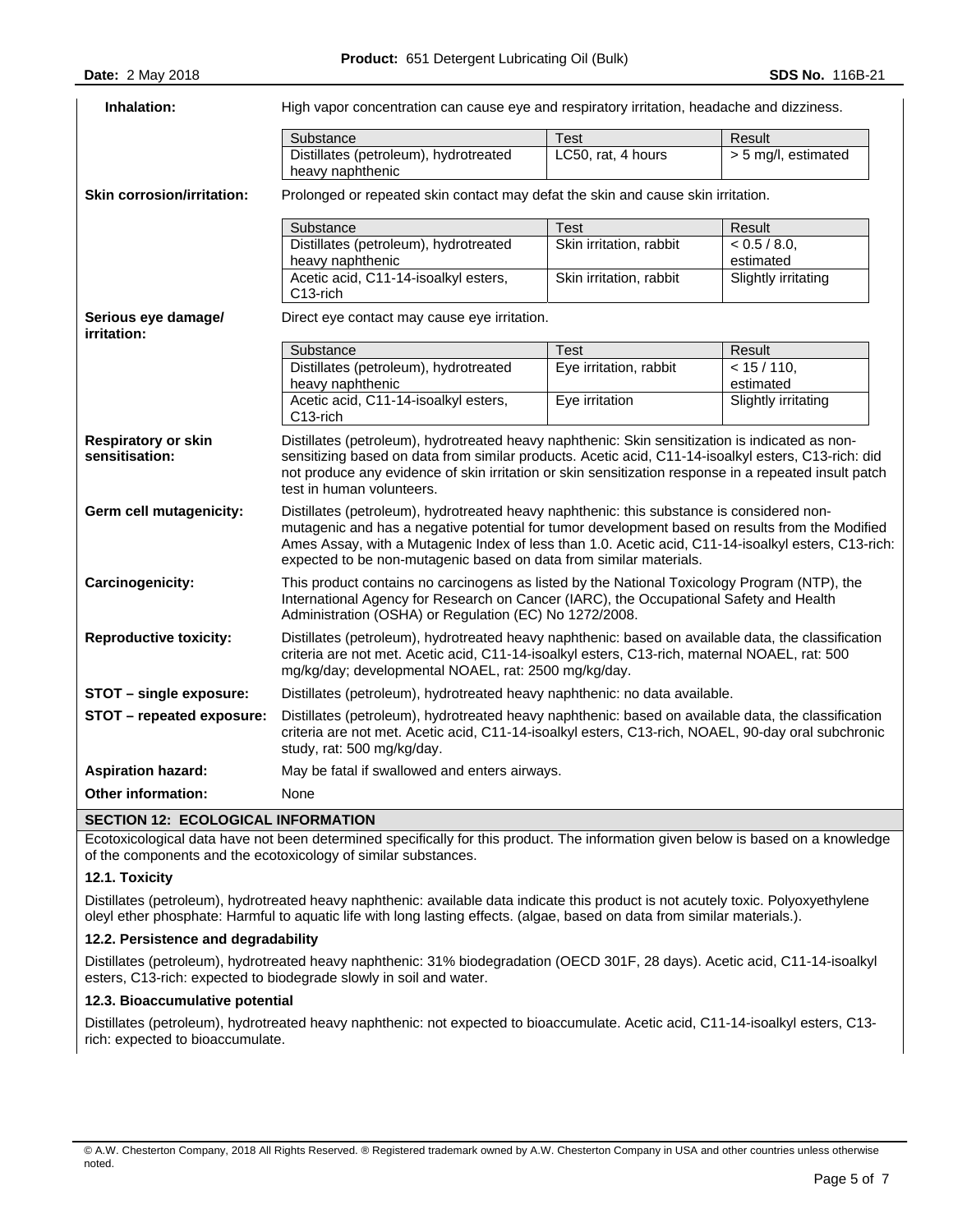## **12.4. Mobility in soil**

Low viscosity liquid. Slightly soluble in water. In determining environmental mobility, consider the product's physical and chemical properties (see Section 9). Distillates (petroleum), hydrotreated heavy naphthenic: large volumes may penetrate soil and contaminate groundwater. Acetic acid, C11-14-isoalkyl esters, C13-rich: expected to have high affinity for adsorption to soil and sediments

## **12.5. Results of PBT and vPvB assessment**

Not available

## **12.6. Other adverse effects**

None known

## **SECTION 13: DISPOSAL CONSIDERATIONS**

## **13.1. Waste treatment methods**

Incinerate absorbed material with a properly licensed facility. Free product should be incinerated or may be amenable to fuels blending. Check local, state and national/federal regulations and comply with the most stringent requirement. This product is not classified as a hazardous waste according to 2008/98/EC.

| <b>SECTION 14: TRANSPORT INFORMATION</b>                                                       |                                                                                                      |  |  |  |  |
|------------------------------------------------------------------------------------------------|------------------------------------------------------------------------------------------------------|--|--|--|--|
| 14.1. UN number                                                                                |                                                                                                      |  |  |  |  |
| ADR/RID/ADN/IMDG/ICAO:                                                                         | NOT APPLICABLE                                                                                       |  |  |  |  |
| TDG:                                                                                           | <b>NOT APPLICABLE</b>                                                                                |  |  |  |  |
| US DOT:                                                                                        | NOT APPLICABLE                                                                                       |  |  |  |  |
| 14.2. UN proper shipping name                                                                  |                                                                                                      |  |  |  |  |
| ADR/RID/ADN/IMDG/ICAO:                                                                         | NON-HAZARDOUS, NON REGULATED                                                                         |  |  |  |  |
| TDG:                                                                                           | NON-HAZARDOUS, NON REGULATED                                                                         |  |  |  |  |
| US DOT:                                                                                        | NON-HAZARDOUS, NON REGULATED                                                                         |  |  |  |  |
| 14.3. Transport hazard class(es)                                                               |                                                                                                      |  |  |  |  |
| ADR/RID/ADN/IMDG/ICAO:                                                                         | NOT APPLICABLE                                                                                       |  |  |  |  |
| TDG:                                                                                           | NOT APPLICABLE                                                                                       |  |  |  |  |
| US DOT:                                                                                        | NOT APPLICABLE                                                                                       |  |  |  |  |
| 14.4. Packing group                                                                            |                                                                                                      |  |  |  |  |
| ADR/RID/ADN/IMDG/ICAO:                                                                         | NOT APPLICABLE                                                                                       |  |  |  |  |
| TDG:                                                                                           | NOT APPLICABLE                                                                                       |  |  |  |  |
| US DOT:                                                                                        | NOT APPLICABLE                                                                                       |  |  |  |  |
| 14.5. Environmental hazards                                                                    |                                                                                                      |  |  |  |  |
| <b>NOT APPLICABLE</b>                                                                          |                                                                                                      |  |  |  |  |
| 14.6. Special precautions for user                                                             |                                                                                                      |  |  |  |  |
| <b>NOT APPLICABLE</b>                                                                          |                                                                                                      |  |  |  |  |
| 14.7. Transport in bulk according to Annex II of MARPOL73/78 and the IBC Code                  |                                                                                                      |  |  |  |  |
| NOT APPLICABLE<br>14.8. Other information                                                      |                                                                                                      |  |  |  |  |
|                                                                                                |                                                                                                      |  |  |  |  |
| <b>NOT APPLICABLE</b>                                                                          |                                                                                                      |  |  |  |  |
| <b>SECTION 15: REGULATORY INFORMATION</b>                                                      |                                                                                                      |  |  |  |  |
|                                                                                                | 15.1. Safety, health and environmental regulations/legislation specific for the substance or mixture |  |  |  |  |
| 15.1.1. EU regulations                                                                         |                                                                                                      |  |  |  |  |
| <b>Authorisations under Title VII:</b>                                                         | Not applicable                                                                                       |  |  |  |  |
| <b>Restrictions under Title VIII: None</b>                                                     |                                                                                                      |  |  |  |  |
| Other EU regulations: None                                                                     |                                                                                                      |  |  |  |  |
| 15.1.2. National regulations                                                                   |                                                                                                      |  |  |  |  |
| US EPA SARA TITLE III                                                                          |                                                                                                      |  |  |  |  |
| 313 Chemicals:<br><b>312 Hazards:</b>                                                          |                                                                                                      |  |  |  |  |
| Aspiration hazard<br>None                                                                      |                                                                                                      |  |  |  |  |
| <b>Other national</b><br>None<br>regulations:                                                  |                                                                                                      |  |  |  |  |
| 15.2. Chemical safety assessment                                                               |                                                                                                      |  |  |  |  |
| No Chemical Safety Assessment has been carried out for this substance/mixture by the supplier. |                                                                                                      |  |  |  |  |
|                                                                                                |                                                                                                      |  |  |  |  |

© A.W. Chesterton Company, 2018 All Rights Reserved. ® Registered trademark owned by A.W. Chesterton Company in USA and other countries unless otherwise noted.